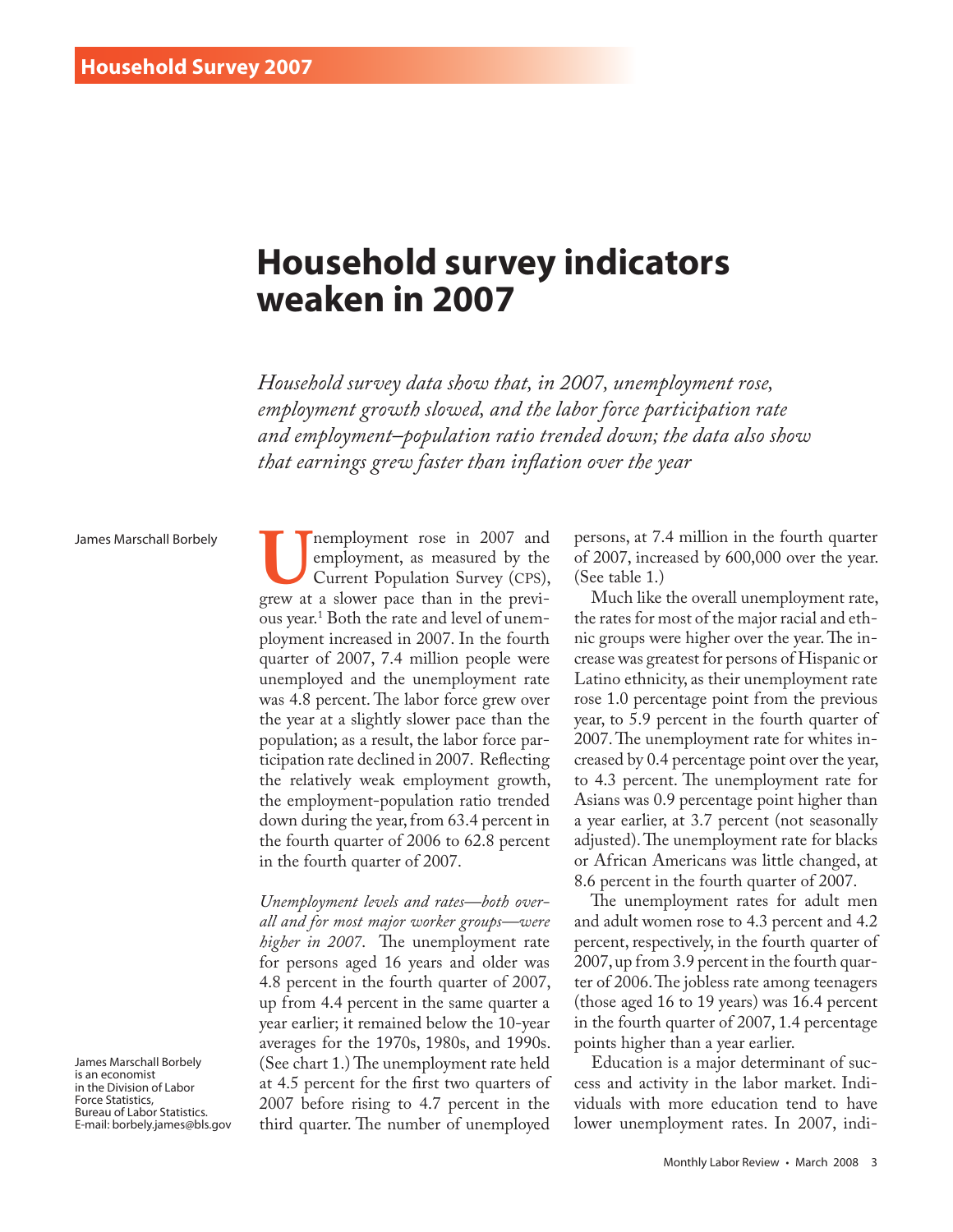

viduals with less education experienced greater increases in unemployment than their more educated counterparts. In 2007, the unemployment rate for individuals with less than a high school diploma (aged 25 years and older) increased by 1.2 percentage points to 7.5 percent in the fourth quarter. The unemployment rate for high school graduates with no college rose by 0.4 percentage point, to 4.6 percent. Among college graduates, the unemployment rate increased by 0.3 percentage point, to 2.2 percent. The jobless rate for those with some college or an associate degree was little changed over the year and stood at 3.5 percent in the fourth quarter of 2007. (See chart 2.)

*The overall civilian labor force increased at a slightly slower pace than the population in 2007, and the participation rate trended down; the rate for teenagers continued to trend down, while the participation rate for those 55 years and older remained on an upward trend*. In 2007, the civilian labor force grew by about 1.3 million and the labor force participation rate trended down to 66.0 percent in the fourth quarter, declining from 66.3 in the fourth quarter of the previous year. This decline in the participation rate indicates that the relatively weak growth in the labor force did not keep pace with U.S. civilian population growth in 2007. (See chart 3.)

The labor force participation rates for all major worker

groups edged down or were little changed in 2007. The participation rate for adult men declined by 0.3 percentage point, to 75.8 percent in the fourth quarter, while the rate for adult women was little changed at 60.6 percent. The participation rate for blacks decreased by 1.0 percentage point over the year, to 63.2 percent. The rate for whites declined by 0.3 percentage point, to 66.3 percent in the fourth quarter of 2007. In contrast, the rates for Hispanics or Latinos and for Asians (not seasonally adjusted) showed little change over the year, at 68.7 percent and 66.7 percent, respectively.

As the following tabulation shows, labor force participation rates varied by age (data are seasonally adjusted):

| Age                       |      | Quarter IV, Quarter IV, | Change     |
|---------------------------|------|-------------------------|------------|
|                           | 2006 | 2007                    |            |
| Total, 16 years and older | 66.3 | 66.0                    | $-0.3$     |
| 16 to 19 years            | 43.3 | 41.0                    | $-2.3$     |
| 16 to 17 years            | 32.4 | 29.7                    | $-2.7$     |
| 18 to 19 years            | 56.7 | 54.4                    | $-2.3$     |
| 20 to 24 years            | 74.9 | 74.0                    | $-.9$      |
| 25 to 54 years            | 83.1 | 83.0                    | $-.1$      |
| 25 to 34 years            | 83.1 | 83.1                    | $\Omega$   |
| 35 to 44 years            | 84.1 | 83.8                    | $-.3$      |
| 45 to 54 years            | 82.0 | 82.2                    | $\cdot$ .2 |
| 55 years and older        | 38.4 | 38.8                    | .4         |
|                           |      |                         |            |

In the fourth quarter of 2007, the labor force participation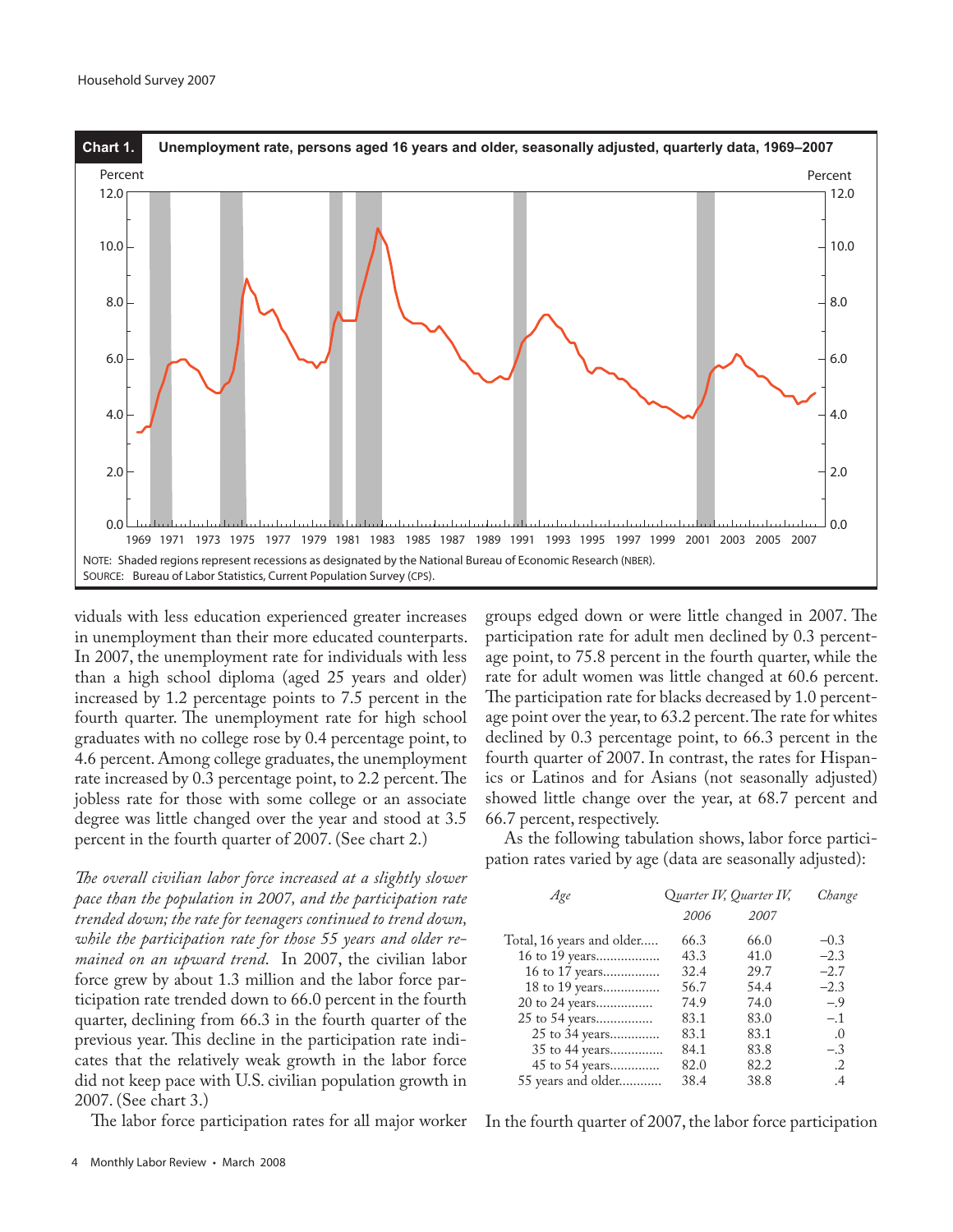**Table 1.**

#### **Employment status of the civilian noninstitutional population aged 16 years and older by selected characteristics, quarterly averages, seasonally adjusted, 2006–07**

|  |  | [In thousands] |
|--|--|----------------|
|--|--|----------------|

| [In thousands]                                                         |                                                    |                                                    |                                                    |                                                    |                                                    |                                                        |
|------------------------------------------------------------------------|----------------------------------------------------|----------------------------------------------------|----------------------------------------------------|----------------------------------------------------|----------------------------------------------------|--------------------------------------------------------|
|                                                                        | <b>Quarter IV</b>                                  |                                                    |                                                    | 2007                                               |                                                    | Change,<br>quarter IV<br>2006 to                       |
| <b>Characteristic</b>                                                  | 2006                                               | Quarter I                                          | <b>Quarter II</b>                                  | Quarter III                                        | <b>Quarter IV</b>                                  | quarter IV<br>2007                                     |
| <b>Total</b><br>Employment-population ratio<br>Men, 20 years and older | 152,414<br>66.3<br>145,642<br>63.4<br>6,772<br>4.4 | 152,855<br>66.2<br>145,983<br>63.2<br>6,873<br>4.5 | 152,801<br>66.0<br>145,905<br>63.0<br>6,896<br>4.5 | 153,191<br>66.0<br>146,019<br>62.9<br>7,172<br>4.7 | 153,667<br>66.0<br>146,291<br>62.8<br>7,375<br>4.8 | 1,253<br>$-.3$<br>649<br>$-.6$<br>603<br>$\mathcal{A}$ |
| Employment-population ratio                                            | 78,130<br>76.1<br>75,081<br>73.1<br>3,049<br>3.9   | 78,391<br>76.1<br>75,196<br>73.0<br>3,195<br>4.1   | 78,476<br>75.9<br>75,305<br>72.9<br>3,172<br>4.0   | 78,611<br>75.8<br>75,310<br>72.6<br>3,301<br>4.2   | 78,914<br>75.8<br>75,536<br>72.6<br>3,378<br>4.3   | 784<br>$-.3$<br>455<br>$-.5$<br>329<br>$\mathcal{A}$   |
| Women, 20 years and older<br>Employment-population ratio               | 67,016<br>60.7<br>64,387<br>58.3<br>2,629<br>3.9   | 67,351<br>60.7<br>64,731<br>58.4<br>2,620<br>3.9   | 67.292<br>60.5<br>64.672<br>58.2<br>2,620<br>3.9   | 67,659<br>60.7<br>64,884<br>58.2<br>2.775<br>4.1   | 67,755<br>60.6<br>64,906<br>58.1<br>2,849<br>4.2   | 739<br>$-.1$<br>519<br>$-.2$<br>220<br>.3              |
| Both sexes, 16 to 19 years<br>Employment-population ratio              | 7,268<br>43.3<br>6,174<br>36.7<br>1,093<br>15.0    | 7,113<br>42.1<br>6,056<br>35.8<br>1,057<br>14.9    | 7,033<br>41.5<br>5,927<br>34.9<br>1,105<br>15.7    | 6,921<br>40.7<br>5,826<br>34.3<br>1,095<br>15.8    | 6,998<br>41.0<br>5,849<br>34.3<br>1,149<br>16.4    | $-270$<br>$-2.3$<br>$-325$<br>$-2.4$<br>56<br>1.4      |
| White<br>Employment-population ratio                                   | 124,536<br>66.6<br>119,635<br>64.0<br>4,901<br>3.9 | 124,795<br>66.5<br>119,819<br>63.9<br>4,976<br>4.0 | 124,663<br>66.3<br>119,684<br>63.7<br>4,980<br>4.0 | 124,952<br>66.3<br>119.681<br>63.5<br>5.271<br>4.2 | 125,347<br>66.3<br>119,989<br>63.5<br>5,358<br>4.3 | 811<br>$-.3$<br>354<br>$-.5$<br>457<br>$\mathcal{A}$   |
| <b>Black or African American</b><br>Employment-population ratio        | 17,459<br>64.2<br>15,988<br>58.8<br>1,471<br>8.4   | 17,536<br>64.2<br>16,121<br>59.0<br>1,416<br>8.1   | 17,448<br>63.6<br>15,992<br>58.3<br>1,456<br>8.3   | 17,533<br>63.7<br>16,131<br>58.6<br>1,402<br>8.0   | 17,474<br>63.2<br>15,962<br>57.7<br>1,511<br>8.6   | 15<br>$-1.0$<br>$-26$<br>$-1.1$<br>40<br>.2            |
| Asian <sup>1</sup><br>Employment-population ratio                      | 6,795<br>66.4<br>6,606<br>64.6<br>188<br>2.8       | 6,957<br>66.2<br>6,750<br>64.2<br>207<br>3.0       | 7,033<br>66.4<br>6,815<br>64.3<br>218<br>3.1       | 7,106<br>66.6<br>6,881<br>64.5<br>225<br>3.2       | 7,172<br>66.7<br>6,908<br>64.3<br>264<br>3.7       | 377<br>.3<br>302<br>$-.3$<br>76<br>.9                  |
| See footnotes at end of table.                                         |                                                    |                                                    |                                                    |                                                    |                                                    |                                                        |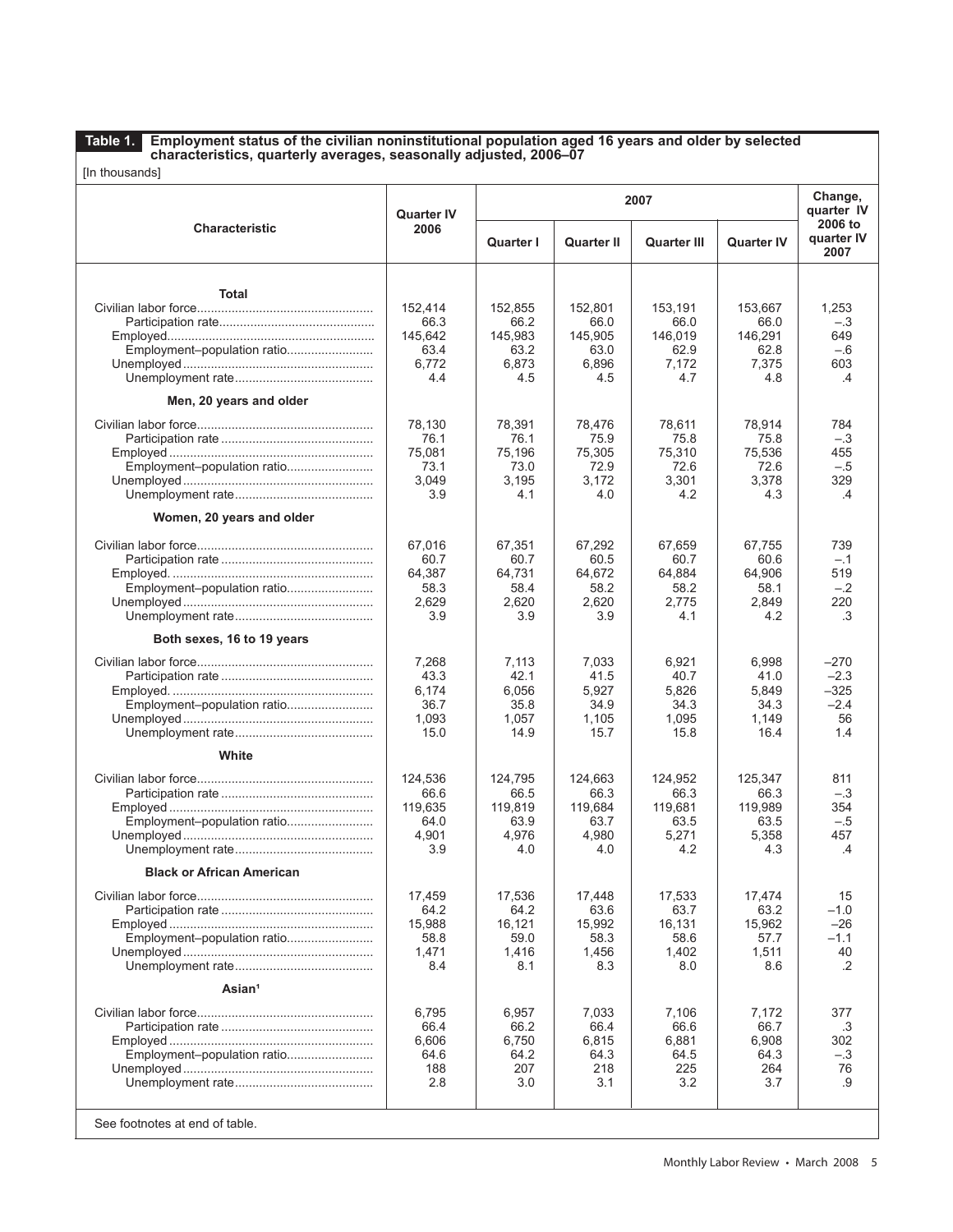**Table 1.**

**Continued—Employment status of the civilian noninstitutional population 16 years and older, by selected characteristics, quarterly averages, seasonally adjusted, 2006–07** [Numbers in thousands] 

| <b>INUITIVELS III LIVUSQITUS</b>    |                                           |                                                  |                                           |                                           |                                                  |                                            |
|-------------------------------------|-------------------------------------------|--------------------------------------------------|-------------------------------------------|-------------------------------------------|--------------------------------------------------|--------------------------------------------|
| <b>Characteristic</b>               | Quarter IV,                               |                                                  | Change, IV                                |                                           |                                                  |                                            |
| 2006                                |                                           | Quarter I                                        | Quarter II                                | <b>Quarter III</b>                        | <b>Quarter IV</b>                                | 2006 to IV<br>2007                         |
| <b>Hispanic or Latino ethnicity</b> |                                           |                                                  |                                           |                                           |                                                  |                                            |
| Employment-population ratio         | 21.007<br>68.9<br>19.981<br>65.5<br>1.026 | 21,366<br>69.0<br>20.215<br>65.3<br>1.150<br>5.4 | 21.444<br>68.6<br>20.235<br>64.8<br>1.209 | 21.756<br>69.0<br>20.514<br>65.1<br>1.242 | 21.846<br>68.7<br>20.565<br>64.7<br>1.281<br>5.9 | 839<br>$-.2$<br>584<br>$-.8$<br>255<br>1.0 |
|                                     | 4.9                                       |                                                  | 5.6                                       | 5.7                                       |                                                  |                                            |

<sup>1</sup> Data for Asians are not seasonally adjusted.

 NOTE: Beginning in 2007, data reflect revised population controls. Estimates for race and Hispanic-ethnicity do not sum to totals because data are not presented for all races and because persons of Hispanic ethnicity may be of any race and are also included in the race groups. 

SOURCE: Bureau of Labor Statistics, Current Population Survey. 

#### **Chart 2. Unemployment rate by educational attainment for individuals aged 25 years and older, seasonally adjusted, quarter IV 2006 to quarter IV 2007**



rate for teenagers aged 16 to 19 years was 41.0 percent, 2.3 percentage points lower than a year earlier, and down from its most recent high point of 52.6 percent in the second quarter of 2000. The participation rate for young adults (those aged 20 to 24 years) declined by 0.9 percentage point over the year, to 74.0 percent. Young people may be participating in the labor force at a lower rate in recent

years for a number of reasons; examples are that they face greater pressure to do well in school and that they attend college at higher rates.2 By comparison, the labor force participation rate for adults aged 25 to 54 years was 83.0 percent at the end of 2007, about unchanged from the previous year. This rate was relatively flat throughout 2007 and remained below the historical highs seen in the late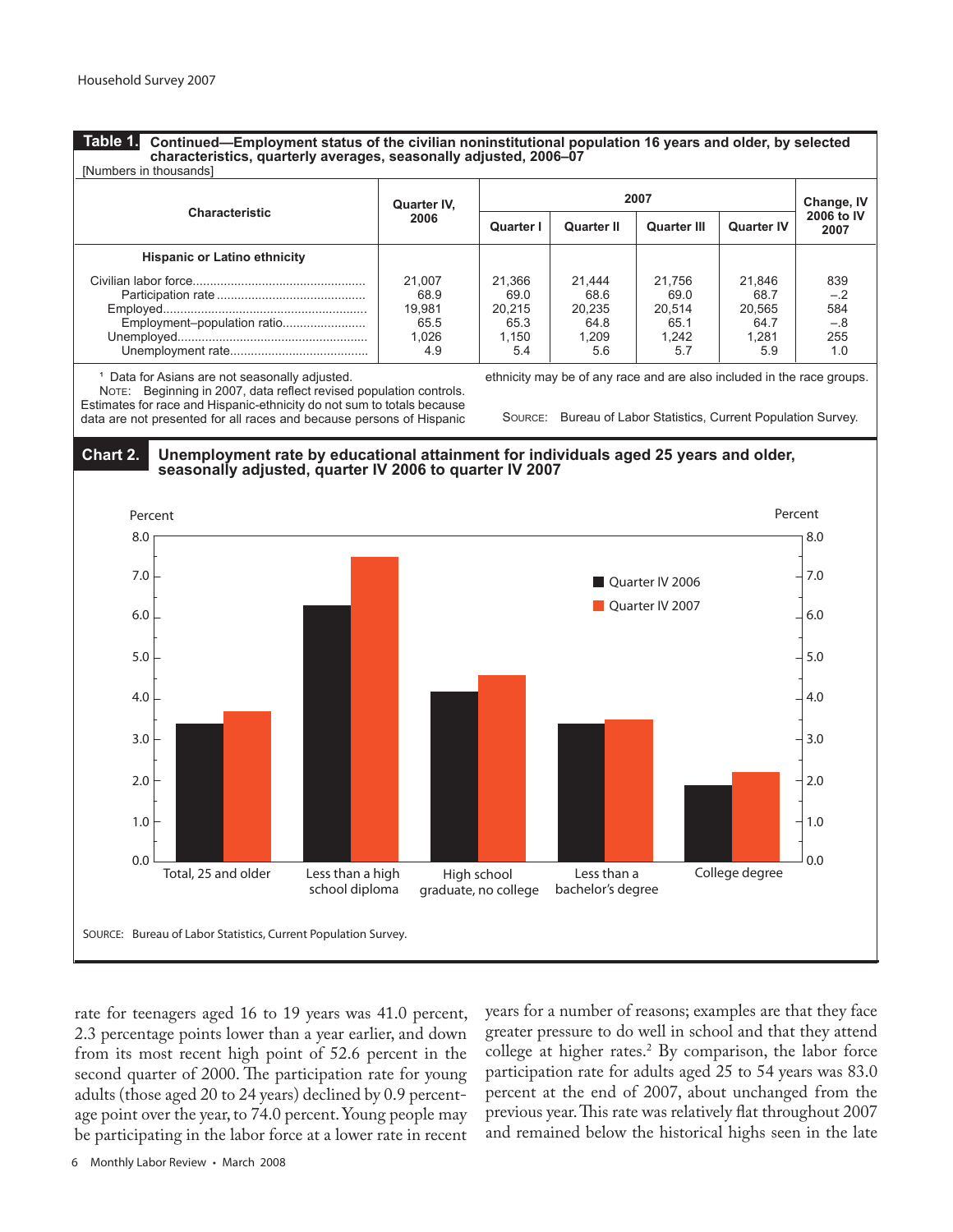1990s. The participation rate for adults aged 55 years and older had been trending up for several years and continued to do so in 2007, increasing by 0.4 percentage point, to 38.8 percent. Between the fourth quarters of 1995 and 2007, the labor force participation rate for those 55 years and older increased by 8.6 percentage points. Several factors may have contributed to the recent rise in labor force participation among older individuals; including the gradual increase in the normal retirement age for receiving Social Security benefits, a decline in the number of individuals covered by defined-benefit plans, and decreased availability of employer-provided retiree health benefits.<sup>3</sup>

*Employment increased at a slower pace in 2007 and the employment-population ratio declined.* The number of employed persons, as measured by the CPS, was 146.3 million in the fourth quarter of 2007; the over-the-year increase of 649,000 was relatively small compared with that of 2006, when employment grew by 3.0 million. (For a comparison of the concept of employment as defined by the household and establishment surveys, see the box on page 8.) In 2007, the employment gain for adult men was 455,000, compared with an increase of 1.6 million in 2006. Employment among adult women increased by 519,000 in 2007, after rising by 1.2 million in 2006. By comparison, employment among teens declined by 325,000 during 2007, after edging up by 164,000 in 2006.

In the fourth quarter of 2007, the number of employed whites was 120.0 million, 354,000 higher than a year earlier, a much lower increase than the 2.1 million gain in employment among whites in 2006. Employment among Hispanics or Latinos rose by 584,000 in 2007, to 20.6 million, considerably less than the increase of 1.0 million in 2006. Following a job gain of 530,000 in 2006, employment among blacks was about unchanged, at 16.0 million, in 2007. Employment among Asians increased by 302,000 over the year (not seasonally adjusted).

Reflecting the relatively slow employment growth in 2007, the overall employment-population ratio (the proportion of the population who are employed) trended down during the year. The ratio had been on an upward trend since the third quarter of 2003, increasing from 62.1 percent to 63.4 percent in the fourth quarter of 2006. (See chart 3.) In the fourth quarter of 2007, the employmentpopulation ratio was 62.8 percent, 0.6 percentage point lower than a year earlier. Over the year, the employment-

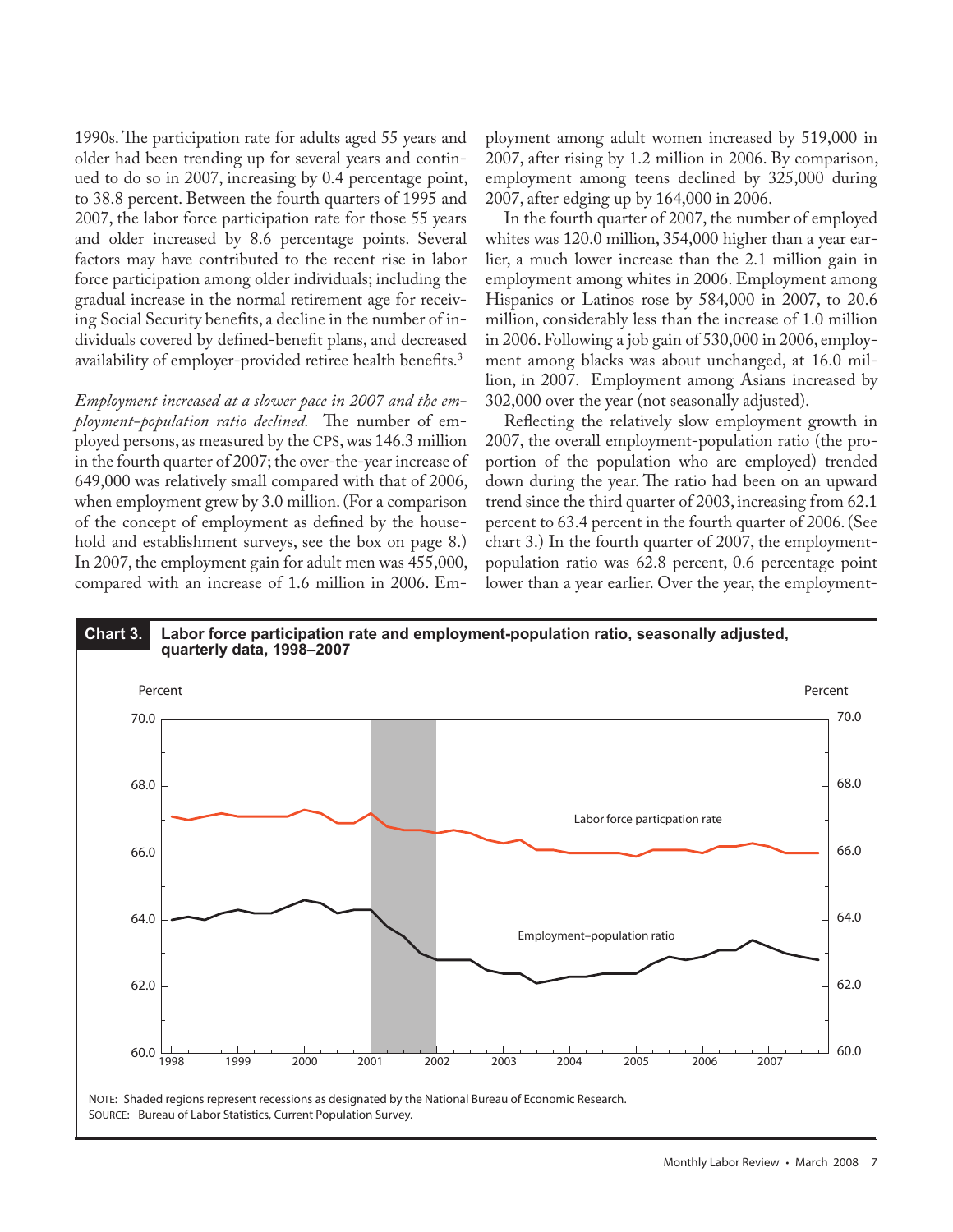# **Differences between employment estimates from the establishment and household surveys**

The Bureau of Labor Statistics produces two monthly employment series that are independently obtained: the estimate of total nonfarm jobs derived from the Current Employment Statistics (CES) program, also called the establishment or payroll survey; and the estimate of total civilian employment based on the Current Population Survey (CPS), also called the household survey.

These surveys use different definitions of employment, as well as different survey and estimation methodologies. The CES survey is a survey of employers that provides a measure of the number of payroll jobs in nonfarm industries. The CPS is a survey of households that provides a measure of employed persons aged 16 years and older in the civilian noninstitutional population. Employment estimates from the CPS give information about workers in both the agricultural and nonagricultural sectors and in any type of work arrangement: wage and salary jobs (including employment in a private household), self-employment, and unpaid work of at least 15 hours a week in a business or farm operated by a family member. CES payroll employment estimates are restricted to nonagricultural wage and salary jobs and exclude private household workers. As a result, employment estimates from the CPS are higher than those from the CES survey. In the CPS, however, employed persons are counted only once, regardless of whether they hold more than one job during the survey reference period. By contrast, because the CES survey counts the number of jobs rather than persons, multiple jobholders are counted once for each nonfarm job they hold.

The reference periods for the surveys also differ. In the CPS, the reference period is the calendar week that includes the 12th day of the month. In the CES survey, employers report the number of workers on their payrolls for the pay period that includes the 12th of the month. Because pay periods vary in length among employers and may be longer than 1 week, the CES employment estimates can reflect a longer reference period.

For purposes of comparison, however, some adjustments can be made to CPS employment estimates to make them more similar in definitional scope to CES employment. The Bureau routinely carries out these adjustments to evaluate how the two employment series are tracking. The long-term trends in the two surveys' employment measures are quite comparable. Nonetheless, throughout the history of the surveys, there have been periods when the trends diverged or when growth in one series significantly outpaced growth in the other. For example, during the late 1990s CES employment grew more rapidly than CPS employment. Conversely, following the end of the 2001 recession, CPS employment began to trend upward while CES employment continued to decline for a number of months.

The Bureau publishes a monthly report with the latest trends and comparisons of CES and CPS employment. (See "Employment from the BLS household and payroll surveys: summary of recent trends," on the Internet at **http://www.bls.gov/web/ces\_cps\_trends. pdf.**) This report includes a summary of possible causes of differences in the surveys' employment trends, as well as links to additional research on the topic.

population ratio for adult men fell by 0.5 percentage point, to 72.6 percent, while the ratio for women was about unchanged at 58.1 percent. In 2007, the teen employmentpopulation ratio trended down. In the fourth quarter, the employment-population ratio among teenagers was 34.3 percent, 2.4 percentage points lower than in the fourth quarter of 2006.

During 2007, the Hispanic or Latino employment-population ratio declined by 0.8 percentage point, to 64.7 percent. The ratio for blacks fell by 1.1 percentage points, to 57.7 percent over the year, and the ratio for whites (63.5 percent) was down by half a percentage point. The employment-population ratio for Asians (64.3 percent, not seasonally adjusted) was essentially unchanged over the year.

The employment-population ratio decreased at all levels of educational attainment in 2007. For high school graduates and college graduates age 25 and over, the employment-population ratios each fell by 0.6 percentage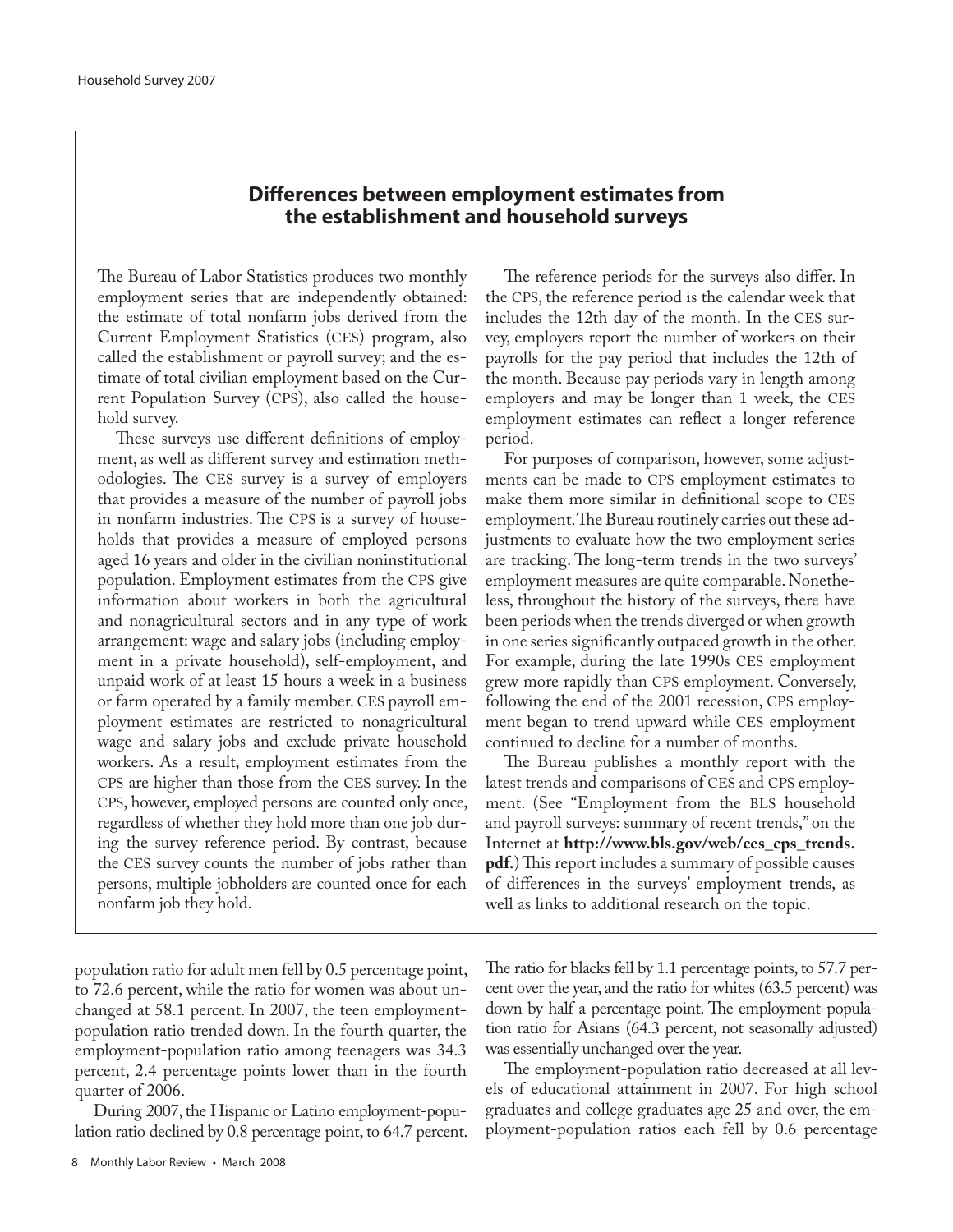point, to 59.9 percent and 75.9 percent, respectively. The employment-population ratios for individuals with less than a high school diploma and for individuals with some college or an associate degree decreased by 0.5 percentage point each, to 43.3 percent and 69.2 percent, respectively.

*The number of persons who were unemployed due to job loss increased in 2007, as did the number of long-term unemployed.* Nearly all of the increase in total unemployment in 2007 was among job losers. Over the year, the number of persons who were unemployed due to job loss rose by about a half million, to 3.7 million in the fourth quarter of 2007. In contrast, the number of unemployed job losers had declined from 5.0 million in the third quarter of 2003 to 3.2 million in the fourth quarter of 2006. Unemployed job losers are those who lost their jobs involuntarily; they include persons on temporary layoff (awaiting recall) and those not on layoff—permanent job losers and persons who completed temporary jobs. The over-the-year increase in unemployed job losers occurred largely among persons who did not expect to be recalled to work. Also contributing to the over-the-year increase in total unemployment was an increase of 105,000 in the number of unemployed new entrants to the labor force. The number of reentrants to the labor force, at 2.2 million in the fourth quarter of 2007, was about unchanged over the year; it had been on a downward trend since the second quarter of 2003. There was little change in the number of job leavers—persons who quit or otherwise terminated their employment voluntarily and immediately began looking for work—in 2007. (See chart 4.)

About 1.3 million unemployed persons had been jobless for at least 27 weeks at the end of 2007, an increase of 237,000 from a year earlier. (See table 2.) These long-term unemployed accounted for a larger portion of total unemployment than they did in the previous year: 18.2 percent in the fourth quarter of 2007, up from 16.3 percent a year earlier. At 18.2 percent, the proportion of long-term unemployed is well above its most recent low of 10.7 percent in the second quarter of 2001, but below its most recent high of 23.0 percent in the first quarter 2004. (See chart 5.) At the end of 2007, the number of unemployed persons who had been looking for work for less than 5 weeks was 2.6 million, about the same as the previous year. The average (mean) duration of unemployment in the fourth quarter of 2007, at 16.9 weeks, was slightly higher than a

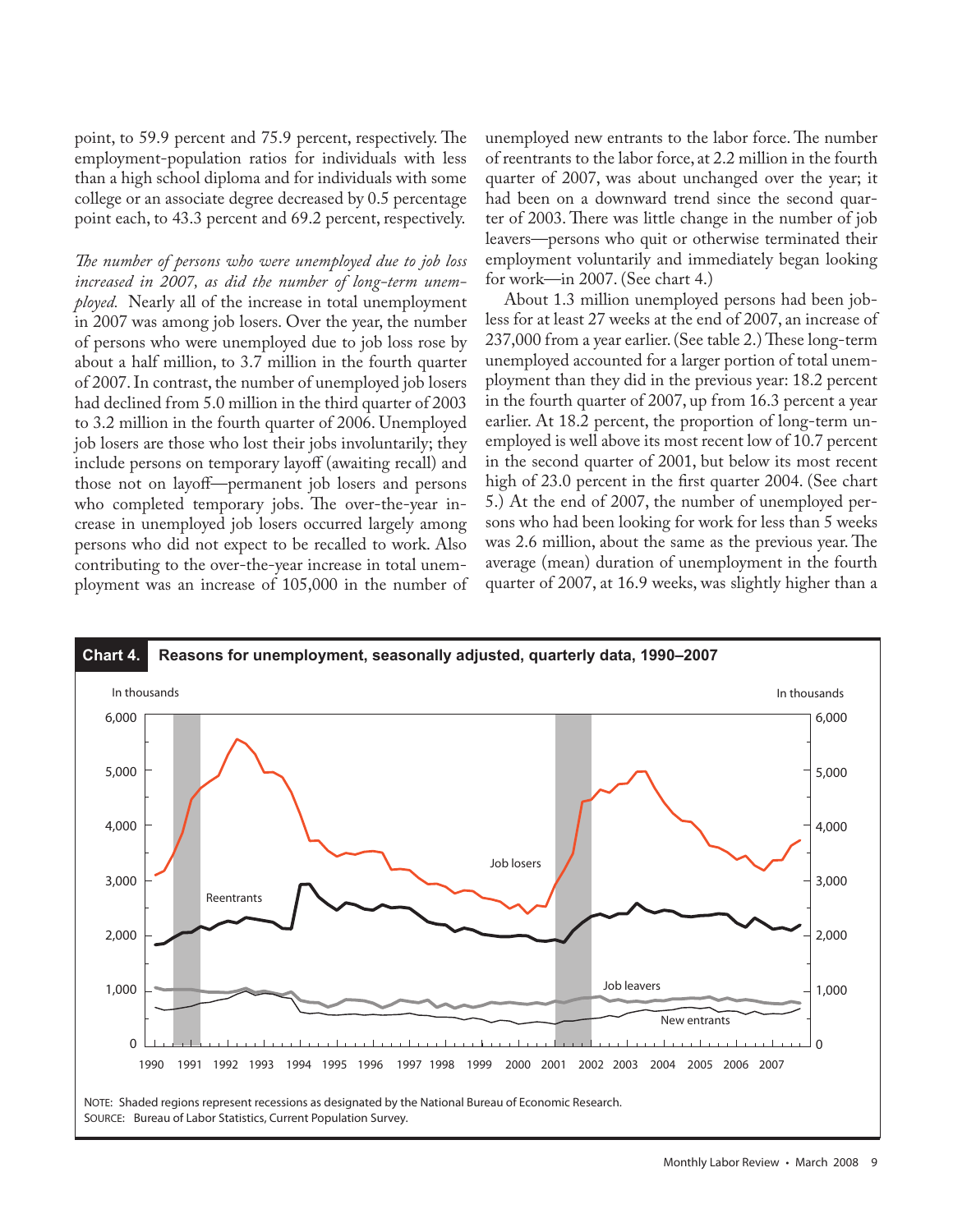Unemployed persons by reason and duration of unemployment, quarterly averages, seasonally adjusted,<br>2006–07 **Table 2.** [In thousands] **2006–07**

|                                      | Quarter IV,<br>2006 |           | 2007              |                    | Change,<br>quarter IV |                               |
|--------------------------------------|---------------------|-----------|-------------------|--------------------|-----------------------|-------------------------------|
| <b>Reason and duration</b>           |                     | Quarter I | <b>Quarter II</b> | <b>Quarter III</b> | <b>Quarter IV</b>     | 2006 to<br>quarter IV<br>2007 |
| Reason for unemployment              |                     |           |                   |                    |                       |                               |
| Job losers and persons who completed |                     |           |                   |                    |                       |                               |
|                                      | 3,182               | 3.363     | 3.370             | 3.628              | 3.732                 | 550                           |
|                                      | 966                 | 966       | 959               | 975                | 1,006                 | 40                            |
|                                      | 2,217               | 2.397     | 2.410             | 2.653              | 2.726                 | 509                           |
|                                      | 794                 | 785       | 776               | 819                | 790                   | $-4$                          |
|                                      | 2,226               | 2,123     | 2.148             | 2.104              | 2,202                 | $-24$                         |
|                                      | 587                 | 598       | 595               | 630                | 692                   | 105                           |
|                                      |                     |           |                   |                    |                       |                               |
| Percent distribution                 |                     |           |                   |                    |                       |                               |
| Job losers and persons who completed |                     |           |                   |                    |                       |                               |
|                                      | 46.9                | 49.0      | 48.9              | 50.5               | 50.3                  | 3.4                           |
|                                      | 14.2                | 14.1      | 13.9              | 13.6               | 13.6                  | $-.6$                         |
| Not on temporary layoff              | 32.6                | 34.9      | 35.0              | 36.9               | 36.8                  | 4.2                           |
|                                      | 11.7                | 11.4      | 11.3              | 11.4               | 10.7                  | $-1.0$                        |
|                                      | 32.8                | 30.9      | 31.2              | 29.3               | 29.7                  | $-3.1$                        |
|                                      | 8.6                 | 8.7       | 8.6               | 8.8                | 9.3                   | $\cdot$ 7                     |
| <b>Duration of unemployment</b>      |                     |           |                   |                    |                       |                               |
|                                      | 2,584               | 2,501     | 2,471             | 2,548              | 2.645                 | 61                            |
|                                      | 2,076               | 2,212     | 2,158             | 2,250              | 2,313                 | 237                           |
|                                      | 2,121               | 2,156     | 2,263             | 2,390              | 2.428                 | 307                           |
|                                      | 1,013               | 969       | 1,100             | 1,109              | 1,083                 | 70                            |
|                                      | 1.108               | 1,187     | 1,163             | 1,281              | 1,345                 | 237                           |
| Average (mean) duration,             |                     |           |                   |                    |                       |                               |
|                                      | 16.2                | 16.7      | 16.8              | 16.9               | 16.9                  | $\overline{.7}$               |
|                                      | 7.9                 | 8.3       | 8.4               | 8.8                | 8.6                   | $\overline{7}$                |
| Percent distribution                 |                     |           |                   |                    |                       |                               |
|                                      | 38.1                | 36.4      | 35.9              | 35.4               | 35.8                  | $-2.3$                        |
|                                      | 30.6                | 32.2      | 31.3              | 31.3               | 31.3                  | $\cdot$ 7                     |
|                                      | 31.3                | 31.4      | 32.8              | 33.2               | 32.9                  | 1.6                           |
|                                      | 14.9                | 14.1      | 16.0              | 15.4               | 14.7                  | $-.2$                         |
|                                      | 16.3                | 17.3      | 16.9              | 17.8               | 18.2                  | 1.9                           |

year earlier, as was median duration at 8.6 weeks.

*The number of persons who wanted a job but were not in the labor force declined over the year, and the number of persons employed part time for economic reasons increased.* The category "not in the labor force" consists of persons who are neither employed nor unemployed. In 2007, there were 79.2 million persons who were not in the labor force (not seasonally adjusted). Of those who were not in the labor force, about half were aged 55 years and older.

The number of persons not in the labor force who wanted a job but who were not currently looking for

10 Monthly Labor Review • March 2008

one was 4.3 million in the fourth quarter of 2007, which is 130,000 lower than a year earlier (not seasonally adjusted). Among this group, some had looked for a job at some point during the year before they were surveyed and would have been available to work had they been offered a job. These "marginally attached workers" numbered 1.4 million in the fourth quarter of 2007, about the same as a year earlier. Some marginally attached workers were not currently looking for a job specifically because they felt that no jobs were available for them; such "discouraged workers" numbered 344,000 in the fourth quarter of 2007, little changed from a year earlier. (See table 3.)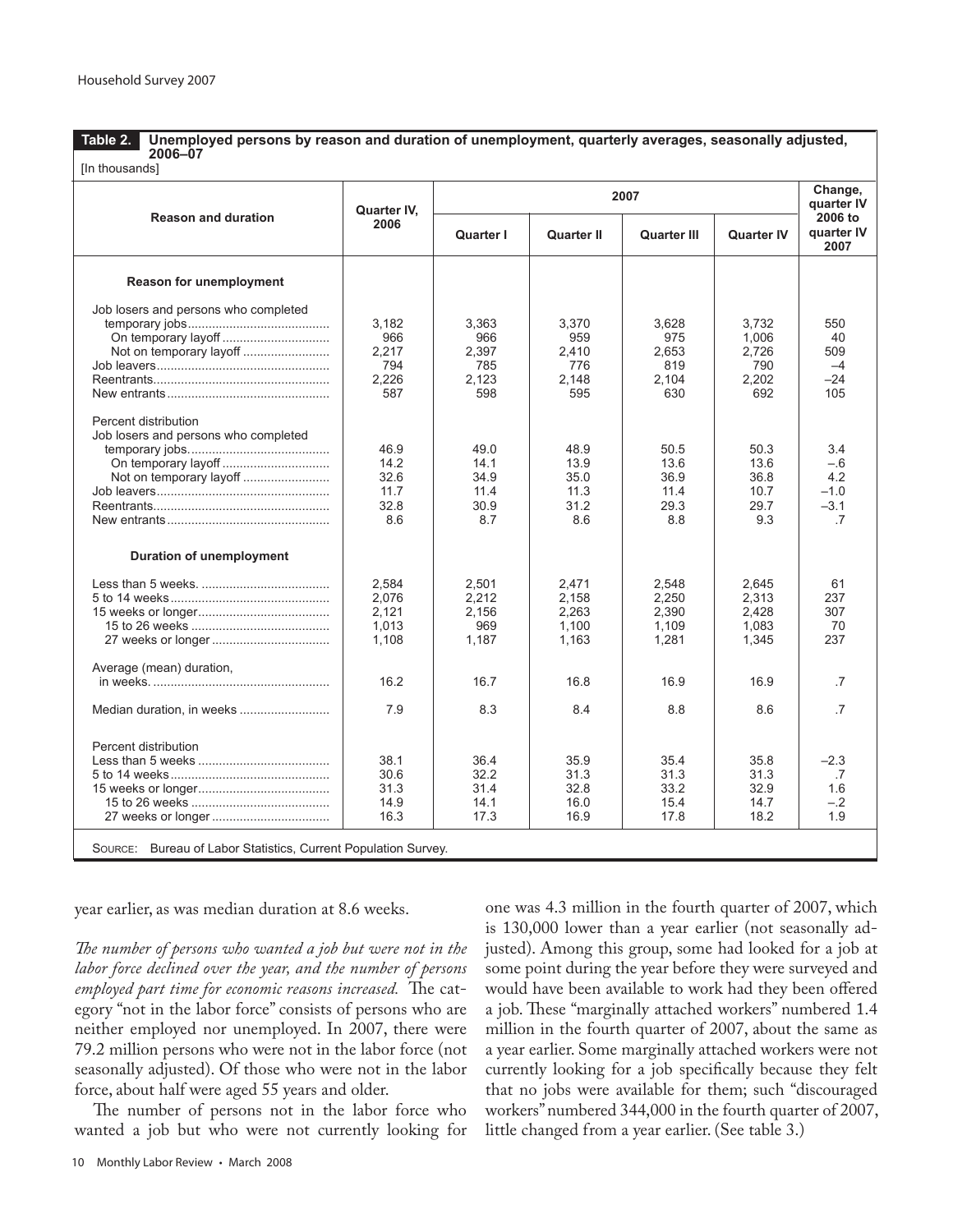

The number of persons who were employed part time for economic reasons, also known as those who worked part time involuntarily, increased by 268,000 over the year, to 4.5 million in the fourth quarter of 2007. Involuntary part-time workers are persons who would prefer to work full time, but could not because of slack work or business conditions, as well as those who are unable to find full-time work. Nearly all of the increase occurred among those who cited slack work or business conditions as their reason for working part time. (See chart 6.)

*Paralleling the unemployment rate, the five alternative measures of labor underutilization increased in 2007.* Alternative measures of labor underutilization indicators are constructed by the Bureau of Labor Statistics using CPS data. Labeled U-1 through U-6 (U-3 is the official unemployment rate), the measures, which tend to show similar cyclical patterns, provide additional insight into the degree to which labor resources are underutilized and are presented as a percent of the labor force.<sup>4</sup> U-4 through U-6 include broader groups in addition to the unemployed persons in U-3: discouraged workers (U-4); all marginally attached workers (U-5); and the marginally attached plus persons employed part time for economic reasons (U-6). In 2007, U-4 rose to 5.0 percent, U-5 to 5.6 percent, and U-6 to 8.6 percent. (See table 4.)

*The number of persons who were self-employed declined in 2007 and the number of multiple job holders edged down over the year.* The number of self-employed persons began to trend down in the second half of 2007. In the fourth quarter, 10.1 million persons, or 6.9 percent of total employed, were self-employed, down from 10.7 million (7.3 percent) in the fourth quarter of 2006. The likelihood of self-employment increases with age, and in the fourth quarter of 2007, those aged 65 years and older had the highest rate of self-employment (16.3 percent not seasonally adjusted). In addition, men were more likely than women to be selfemployed—8.1 percent versus 5.5 percent, respectively.

In the fourth quarter of 2007, there were 7.7 million workers who held more than one job, down slightly from a year earlier (not seasonally adjusted). The percentage of the employed who were multiple job holders (5.3 percent) was little changed over the year. The majority (55.3 per-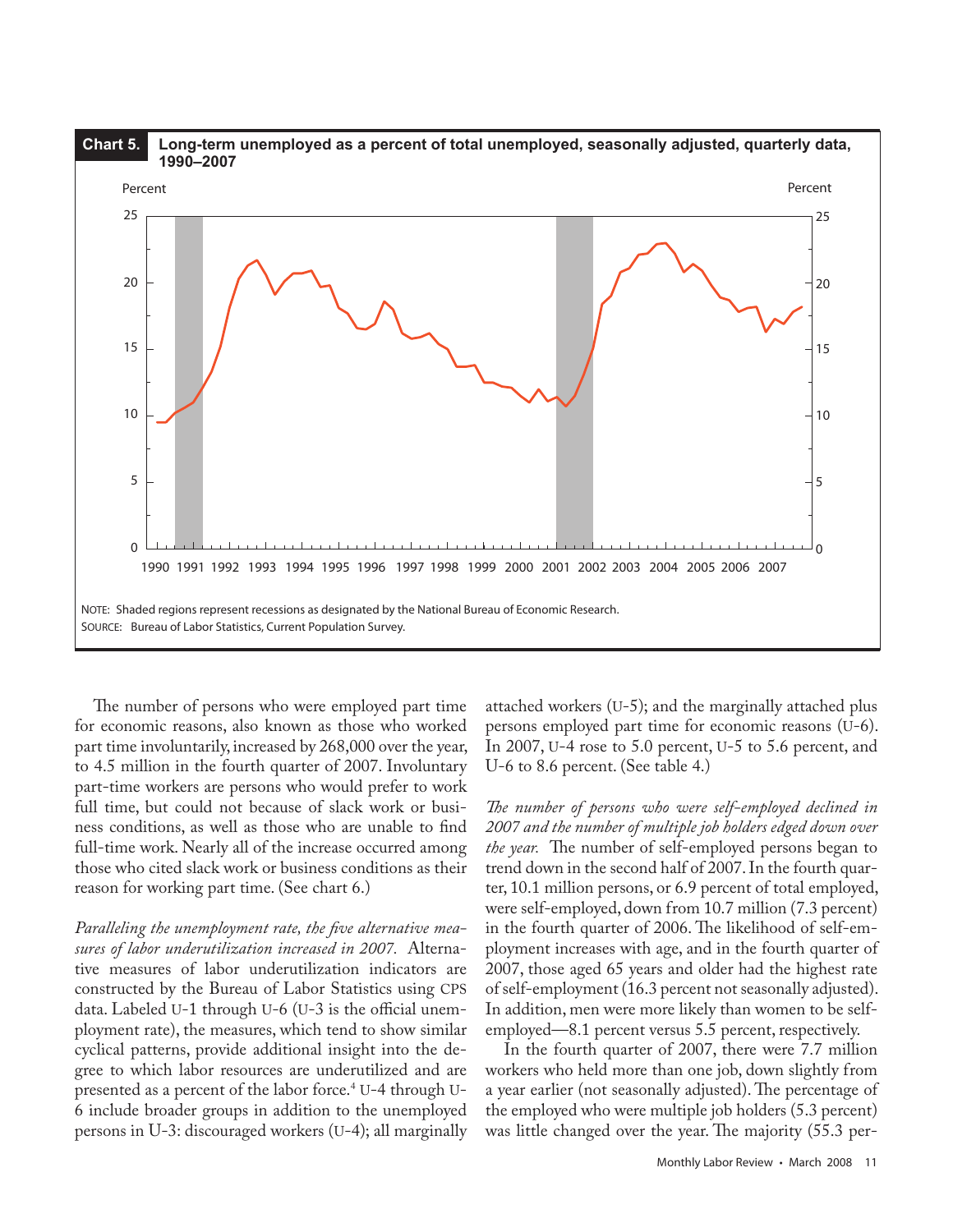# **Table 3. Persons not in the labor force, quarterly averages, not seasonally adjusted, 2006–07**

| [In thousands]                                 |             |                  |                   |                                  |                   |                    |  |  |
|------------------------------------------------|-------------|------------------|-------------------|----------------------------------|-------------------|--------------------|--|--|
| Category                                       | Quarter IV. |                  |                   | Change,<br>quarter IV<br>2006 to |                   |                    |  |  |
|                                                | 2006        | <b>Quarter I</b> | <b>Quarter II</b> | <b>Quarter III</b>               | <b>Quarter IV</b> | quarter IV<br>2007 |  |  |
| Not in the labor force                         |             |                  |                   |                                  |                   |                    |  |  |
|                                                | 77,377      | 78,826           | 78.671            | 78,289                           | 79.185            | 1,808              |  |  |
|                                                | 4,419       | 4,544            | 5,189             | 4.790                            | 4.289             | $-130$             |  |  |
|                                                | 1.365       | 1.471            | 1.417             | 1.336                            | 1.357             | -8                 |  |  |
| Reasons not currently looking:                 |             |                  |                   |                                  |                   |                    |  |  |
| Discouragement over job prospects <sup>2</sup> | 318         | 399              | 389               | 345                              | 344               | 26                 |  |  |
| Reasons other than discouragement <sup>3</sup> | 1,047       | 1,072            | 1,028             | 991                              | 1.013             | $-34$              |  |  |
|                                                |             |                  |                   |                                  |                   |                    |  |  |

1 Data refer to persons who have searched for work during the prior 12 months and were available to take a job during the reference week.

3 Includes those respondents who did not actively look for work in the prior 4 weeks for such reasons as child-care and transportation problems, as well as a small number for which reason for nonparticipation was not determined. 

2 Includes thinks no work available, could not find work, lacks schooling or training, employer thinks too young or old, and other types of discrimination. 





cent) of multiple job holders in 2007 had a full-time job with a part-time secondary job. (See table 5.)

*In 2007, employment grew in management, professional,* 

*and related occupations and in service occupations, while it edged down in installation and transportation occupations; construction employment was flat over the year*. In 2007, the number of people employed in management, professional, and related occupations grew by about 1.4 million,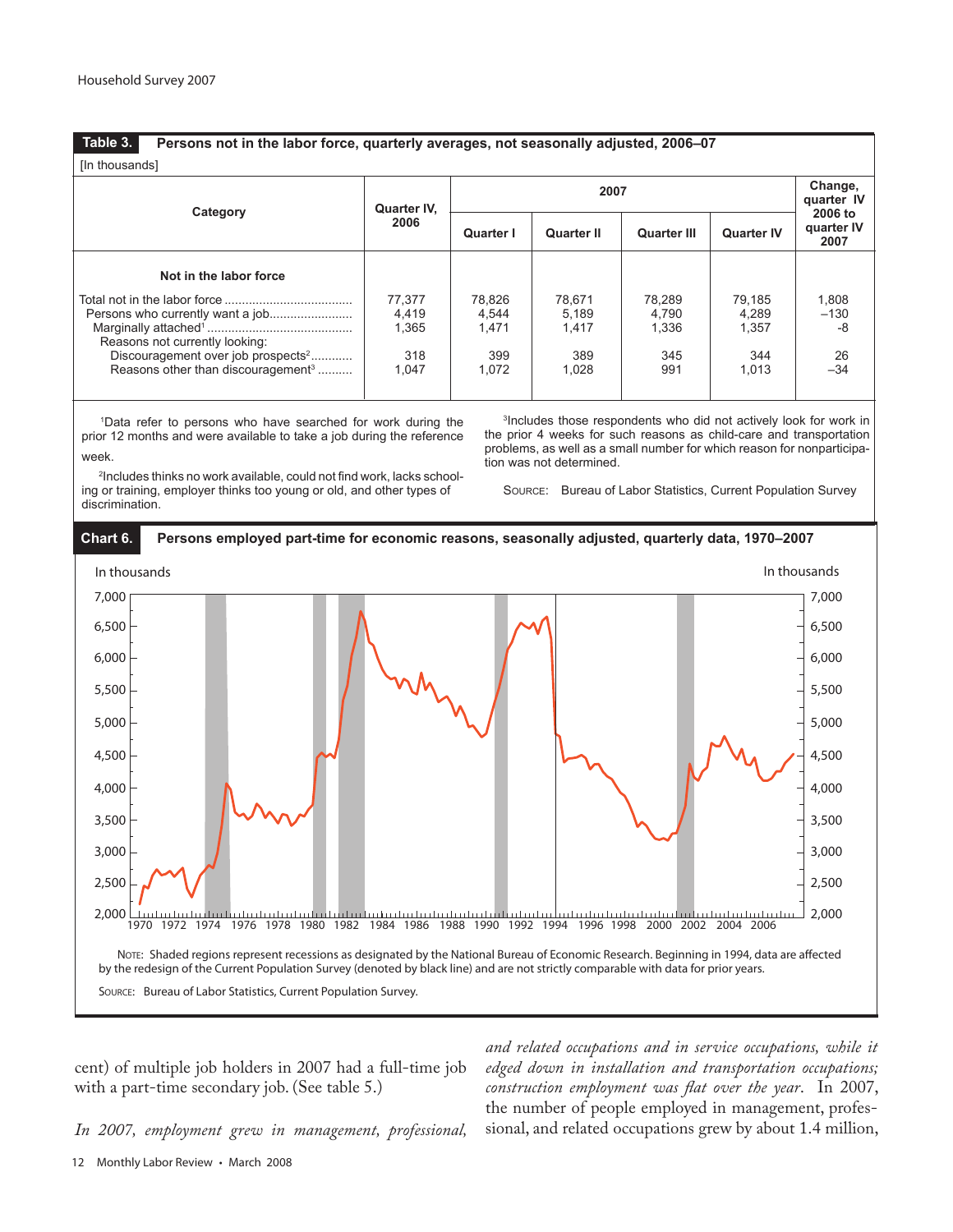| <u>Table 4. </u><br>Range of alternative measures of labor underutilization, quarterly averages, seasonally adjusted, 2006–07                                                               |                     |                  |                   |                    |                   |                                                        |  |  |
|---------------------------------------------------------------------------------------------------------------------------------------------------------------------------------------------|---------------------|------------------|-------------------|--------------------|-------------------|--------------------------------------------------------|--|--|
|                                                                                                                                                                                             |                     | 2007             |                   |                    |                   |                                                        |  |  |
| <b>Measure</b>                                                                                                                                                                              | Quarter IV.<br>2006 | <b>Quarter I</b> | <b>Quarter II</b> | <b>Quarter III</b> | <b>Quarter IV</b> | Change,<br>quarter IV<br>2006 to<br>quarter IV<br>2007 |  |  |
| U-1 Persons unemployed 15 weeks or longer,                                                                                                                                                  | 1.4                 | 1.4              | 1.5               | 1.6                | 1.6               | $\cdot$ .2                                             |  |  |
| U-2 Job losers and persons who completed<br>temporary jobs, as a percent of the civilian                                                                                                    | 2.1                 | 2.2              | 2.2               | 2.4                | 2.4               | .3                                                     |  |  |
| U-3 Total unemployed, as a percent of the<br>civilian labor force (official unemployment rate)                                                                                              | 4.4                 | 4.5              | 4.5               | 4.7                | 4.8               | .4                                                     |  |  |
| U-4 Total unemployed plus discouraged<br>workers, as a percent of the civilian labor force                                                                                                  | 4.6                 | 47               | 4.8               | 4.9                | 5.0               | $\mathcal{A}$                                          |  |  |
| U-5 Total unemployed, plus discouraged workers, plus<br>all other marginally attached workers, as a percent<br>of the civilian labor force plus all marginally attached                     | 5.3                 | 5.4              | 5.4               | 5.5                | 5.6               | .3                                                     |  |  |
| U-6 Total unemployed, plus all marginally attached workers,<br>plus total employed part time for economic reasons, as a<br>percent of the civilian labor force plus all marginally attached | 8.1                 | 8.2              | 8.2               | 8.4                | 8.6               | .5                                                     |  |  |
| Bureau of Labor Statistics, Current Population Survey.<br>SOURCE:                                                                                                                           |                     |                  |                   |                    |                   |                                                        |  |  |

slightly larger growth than in 2006. (The data in this section are annual averages.) The professional and related occupations component added just over 1.0 million workers in 2007, and employment in management, business, and financial operations occupations increased by 344,000. Service occupations, which include protective service and food preparation and serving related occupations, experienced another year of employment growth, increasing by 326,000 in 2007; this was only half as much as the increase recorded in 2006. In 2007, employment in installation, maintenance, and repair occupations edged down by 117,000, and transportation and material moving occupations employment edged down by 70,000. (See table 6.) Employment in construction and extraction occupations was essentially flat in 2007, following an increase of 1.6 million over the 4-year period from 2002 to 2006.

Employment among women in management, business, and financial operations occupations increased by 317,000 in 2007, accounting for 92 percent of the overall increase in employment in this occupation group. In contrast, men accounted for the majority of the employment gain in professional and related occupations in 2007 by filling

637,000 more jobs than they held in 2006.

*Median weekly earnings for full-time wage and salary workers increased in 2007 at a faster rate than inflation, as measured by the Consumer Price Index (CPI)*. Median usual weekly earnings rose to \$695 in 2007, an increase of 3.6 percent. (The data in this section are annual averages.) During the same period, the Consumer Price Index (CPI-U) increased by 2.8 percent. (See table 7 and chart 7.) Workers with usual weekly earnings in the ninth decile (top 10 percent of workers) experienced an increase of 3.7 percent, to \$1,602 in 2007, while workers with earnings in the first decile (bottom 10 percent of workers) experienced an increase of 3.4 percent, to \$330. While median earnings for both men and women grew in 2007, men experienced a larger percent increase than women (3.1 percent versus 2.3 percent, respectively.) The ratio of women's earnings to men's edged down to 80.2 percent over the year. Over time, however, the earnings gap between the sexes has narrowed considerably: in 1979, women's earnings were 62.5 percent of men's earnings.<sup>5</sup> (See chart 8.)

In 2007, among the major racial and ethnic groups,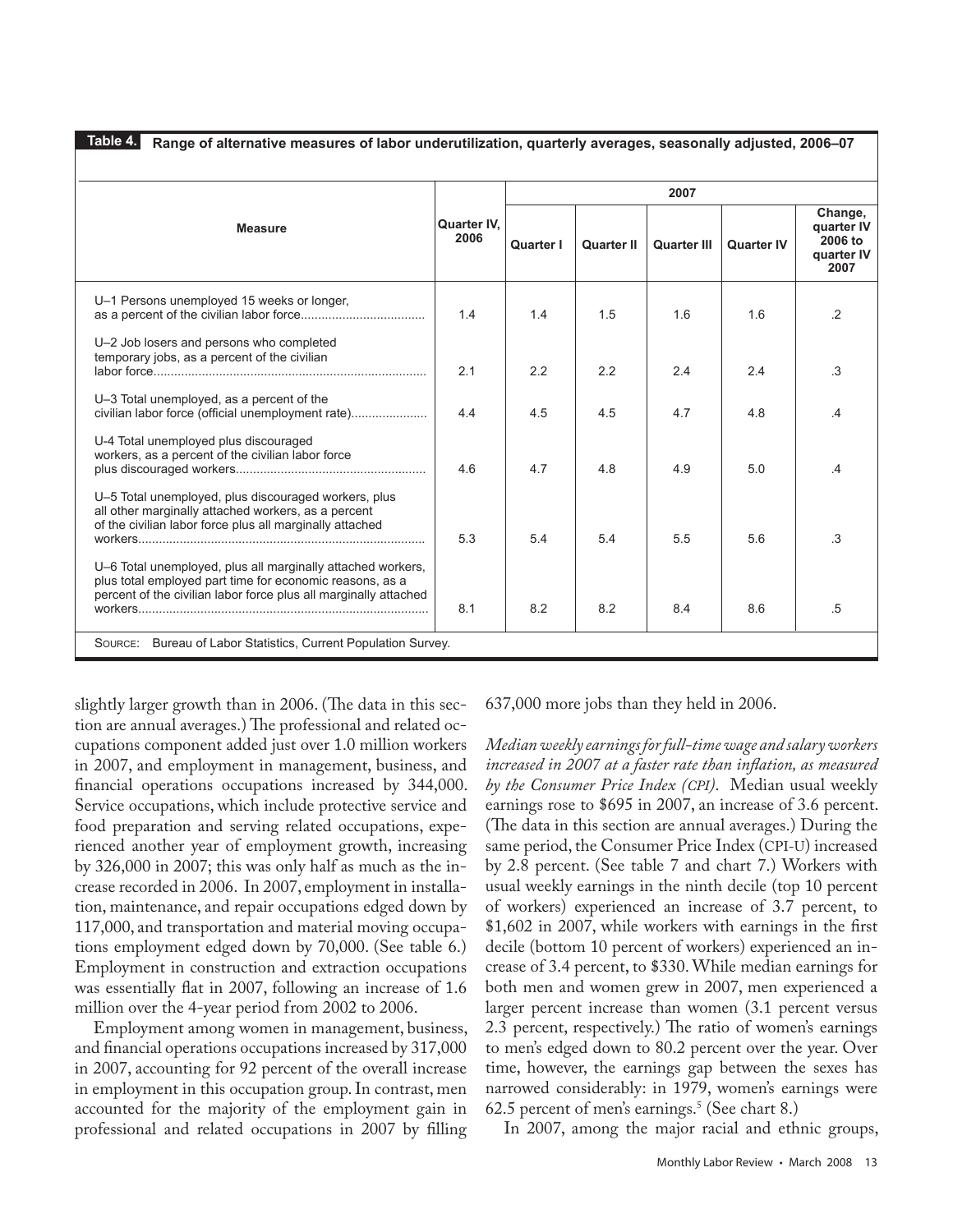[Numbers in thousands]

|                                                                                                                 | Quarter IV.<br>2006                            |                                                | Change,                                        |                                                |                                                |                                                |
|-----------------------------------------------------------------------------------------------------------------|------------------------------------------------|------------------------------------------------|------------------------------------------------|------------------------------------------------|------------------------------------------------|------------------------------------------------|
| Category                                                                                                        |                                                | <b>Quarter I</b>                               | <b>Quarter II</b>                              | <b>Quarter III</b>                             | <b>Quarter IV</b>                              | quarter IV<br>2006 to<br>quarter IV<br>2007    |
| Multiple jobholders <sup>1</sup>                                                                                |                                                |                                                |                                                |                                                |                                                |                                                |
|                                                                                                                 | 7,893<br>5.4<br>4,180<br>1,710<br>317<br>1,633 | 7,696<br>5.3<br>4,151<br>1,841<br>291<br>1,360 | 7,693<br>5.3<br>4,157<br>1,813<br>286<br>1,384 | 7,493<br>5.1<br>4,109<br>1,625<br>310<br>1,408 | 7,740<br>5.3<br>4,277<br>1.776<br>265<br>1,379 | $-153$<br>$-.1$<br>97<br>66<br>$-52$<br>$-254$ |
| Percent distribution<br>Primary job full time, secondary part time<br>Primary and secondary jobs both part time | 53.0<br>21.7<br>4.0<br>20.7                    | 53.9<br>23.9<br>3.9<br>17.7                    | 54.0<br>23.6<br>3.7<br>18.0                    | 54.8<br>21.7<br>4.1<br>18.8                    | 55.3<br>22.9<br>3.4<br>17.8                    | 2.3<br>1.2<br>$-.6$<br>$-2.9$                  |

time on their secondary job(s), not shown separately. 

# **Employment by major occupation and sex, annual averages, 2006–07 Table 6.**

[In thousands]

|                                                                                                                                                                                                |                                 | <b>Total</b>                    |                                                                 |                                 | <b>Men</b>                      |                            |                           | Women                     |                                  |
|------------------------------------------------------------------------------------------------------------------------------------------------------------------------------------------------|---------------------------------|---------------------------------|-----------------------------------------------------------------|---------------------------------|---------------------------------|----------------------------|---------------------------|---------------------------|----------------------------------|
| Occupation                                                                                                                                                                                     | 2006                            | 2007                            | Change,<br>2006 to<br>2007                                      | 2006                            | 2007                            | Change,<br>2006 to<br>2007 | 2006                      | 2007                      | Change,<br>2006 to<br>2007       |
|                                                                                                                                                                                                | 144.427                         | 146.047                         | 1,620                                                           | 77,502                          | 78,254                          | 752                        | 66.925                    | 67,792                    | 867                              |
| Management, professional, and related<br>Management, business, and financial operations                                                                                                        | 50,420                          | 51,788                          | 1,368                                                           | 24,928                          | 25,593                          | 665                        | 25,492                    | 26,195                    | 703                              |
| Professional and related occupations                                                                                                                                                           | 21,233<br>29.187                | 21,577<br>30,210                | 344<br>1,023                                                    | 12,347<br>12,581                | 12,375<br>13,218                | 28<br>637                  | 8,886<br>16,606           | 9,203<br>16,992           | 317<br>386                       |
| Healthcare support occupations                                                                                                                                                                 | 23,811<br>3.132<br>2,939        | 24,137<br>3,138<br>3,071        | 326<br>6<br>132                                                 | 10.159<br>333<br>2,284          | 10,337<br>338<br>2,380          | 178<br>5<br>96             | 13,653<br>2,799<br>654    | 13,800<br>2,800<br>691    | 147<br>1<br>37                   |
| Food preparation and serving related<br>Building and grounds cleaning and maintenance                                                                                                          | 7,606<br>5,381                  | 7,699<br>5,469                  | 93<br>88                                                        | 3,297<br>3,230                  | 3,354<br>3,280                  | 57<br>50                   | 4,309<br>2,151            | 4,345<br>2,189            | 36<br>38                         |
| Personal care and service occupations                                                                                                                                                          | 4,754                           | 4,760                           | 6                                                               | 1,014                           | 986                             | $-28$                      | 3,740                     | 3,774                     | 34                               |
| Office and administrative support occupations                                                                                                                                                  | 36.141<br>16,641<br>19,500      | 36.212<br>16,698<br>19,513      | 71<br>57<br>13                                                  | 13,275<br>8,478<br>4,797        | 13,264<br>8,424<br>4,840        | $-11$<br>$-54$<br>43       | 22,866<br>8,163<br>14,703 | 22,948<br>8,275<br>14,673 | 82<br>112<br>$-30$               |
| Natural resources, construction, and maintenance<br>Farming, fishing, and forestry occupations<br>Construction and extraction occupations<br>Installation, maintenance, and repair occupations | 15,830<br>961<br>9.507<br>5,362 | 15.740<br>960<br>9,535<br>5,245 | $-90$<br>$-1$<br>28<br>$-117$                                   | 15,079<br>750<br>9.216<br>5,114 | 15,078<br>759<br>9.276<br>5,043 | $-1$<br>9<br>60<br>$-71$   | 752<br>212<br>292<br>248  | 662<br>201<br>258<br>202  | $-90$<br>$-11$<br>$-34$<br>$-46$ |
| Production, transportation, and material moving<br>Transportation and material moving occupations                                                                                              | 18,224<br>9.378<br>8,846        | 18,171<br>9,395<br>8,776        | $-53$<br>17<br>$-70$                                            | 14,061<br>6.529<br>7,533        | 13,983<br>6.563<br>7,420        | $-78$<br>34<br>$-113$      | 4,163<br>2.850<br>1,313   | 4,188<br>2.832<br>1,355   | 25<br>$-18$<br>42                |
| Marinez - Proto access and come to totally deep to access dis-                                                                                                                                 |                                 |                                 | Correct Division of Labor Chatalise, Crosset Deputation Crosser |                                 |                                 |                            |                           |                           |                                  |

NOTE: Data may not sum to totals due to rounding. SOURCE: Bureau of Labor Statistics, Current Population Survey.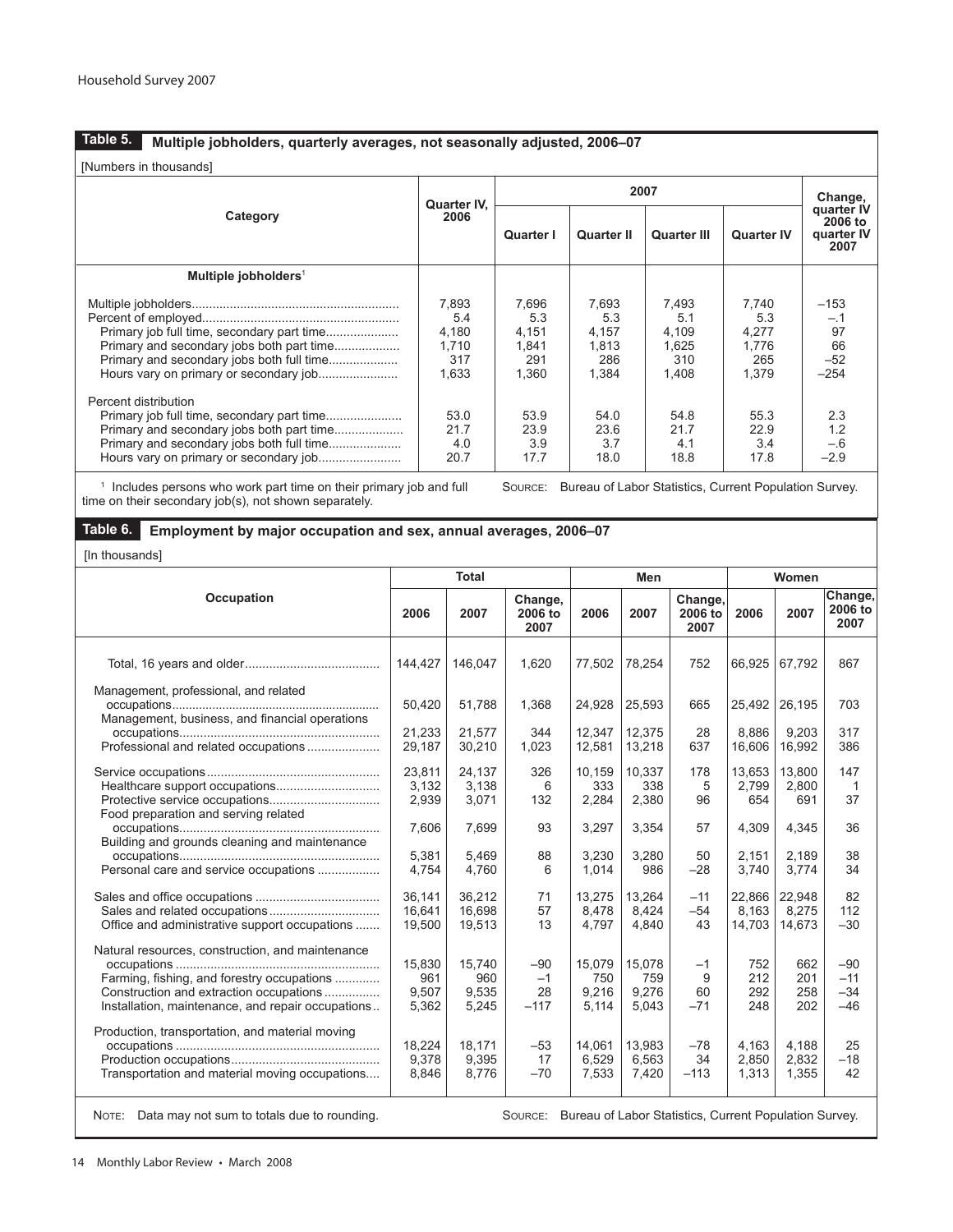| Table 7.<br>Median usual weekly earnings of full-time wage and salary workers by selected characteristics,<br>annual averages, 2006-07                                                                 |                                                                      |                                                                      |                                                                      |
|--------------------------------------------------------------------------------------------------------------------------------------------------------------------------------------------------------|----------------------------------------------------------------------|----------------------------------------------------------------------|----------------------------------------------------------------------|
| <b>Characteristic</b>                                                                                                                                                                                  | 2006                                                                 | 2007                                                                 | Percent change,<br>2006-2007                                         |
|                                                                                                                                                                                                        | \$671                                                                | \$695                                                                | 3.6                                                                  |
|                                                                                                                                                                                                        | 201.6                                                                | 207.3                                                                | 2.8                                                                  |
|                                                                                                                                                                                                        | \$743                                                                | \$766                                                                | 3.1                                                                  |
|                                                                                                                                                                                                        | 600                                                                  | 614                                                                  | 2.3                                                                  |
|                                                                                                                                                                                                        | 690                                                                  | 716                                                                  | 3.8                                                                  |
|                                                                                                                                                                                                        | 761                                                                  | 788                                                                  | 3.5                                                                  |
|                                                                                                                                                                                                        | 609                                                                  | 626                                                                  | 2.8                                                                  |
|                                                                                                                                                                                                        | 554                                                                  | 569                                                                  | 2.7                                                                  |
|                                                                                                                                                                                                        | 591                                                                  | 600                                                                  | 1.5                                                                  |
|                                                                                                                                                                                                        | 519                                                                  | 533                                                                  | 2.7                                                                  |
|                                                                                                                                                                                                        | 784                                                                  | 830                                                                  | 5.9                                                                  |
|                                                                                                                                                                                                        | 882                                                                  | 936                                                                  | 6.1                                                                  |
|                                                                                                                                                                                                        | 699                                                                  | 731                                                                  | 4.6                                                                  |
|                                                                                                                                                                                                        | 486                                                                  | 503                                                                  | 3.5                                                                  |
|                                                                                                                                                                                                        | 505                                                                  | 520                                                                  | 3.0                                                                  |
|                                                                                                                                                                                                        | 440                                                                  | 473                                                                  | 7.5                                                                  |
| Management, business, and financial operations<br>Office and administrative support occupations<br>Installation, maintenance, and repair occupations<br>Transportation and material moving occupations | 1,045<br>928<br>422<br>628<br>572<br>387<br>619<br>742<br>559<br>556 | 1,080<br>951<br>454<br>643<br>581<br>372<br>646<br>749<br>581<br>570 | 3.3<br>2.5<br>7.6<br>2.4<br>1.6<br>$-3.9$<br>4.4<br>.9<br>3.9<br>2.5 |
|                                                                                                                                                                                                        | 718                                                                  | 738                                                                  | 2.8                                                                  |
|                                                                                                                                                                                                        | 419                                                                  | 428                                                                  | 2.1                                                                  |
|                                                                                                                                                                                                        | 595                                                                  | 604                                                                  | 1.5                                                                  |
|                                                                                                                                                                                                        | 692                                                                  | 704                                                                  | 1.7                                                                  |
|                                                                                                                                                                                                        | 1,039                                                                | 1,072                                                                | 3.2                                                                  |
| <sup>1</sup> Earnings figures by educational attainment pertain to persons<br>age 25 and older.                                                                                                        |                                                                      | and Consumer Price Index.                                            | SOURCE: Bureau of Labor Statistics, Current Population Survey        |

Asians saw the largest percent increase in median earnings, 5.9 percent. The earnings increases for whites (3.8 percent) and Hispanics (3.5 percent) were about in line with the previous year, while the earnings increases for blacks were considerably lower: 2.7 percent in 2007, compared with 6.5 percent in 2006.

Among the major occupation groups, workers in service occupations saw the largest over-the-year percent increase in 2007: earnings for this occupation group were up 7.6 percent, to \$454 per week. Earnings for workers in farming, fishing, and forestry occupations remained the lowest among the major occupation groups and declined by 3.9 percent in 2007, to \$372 per week.

Educational attainment is also a major determinant of earnings. Workers aged 25 years and older with at least a bachelor's degree continued to have the highest median earnings among the major education groups, \$1,072 in 2007; this group also saw the largest over-the-year percentage increase, 3.2 percent. Workers with some college or an associate degree earned \$704, and high school graduates earned \$604 in 2007, both up slightly from a year earlier. Earnings of workers with less than a high school diploma were up 2.1 percent, to \$428 per week. Workers with at least a bachelor's degree were the only education group to experience an increase in earnings greater than inflation. (See table 7.)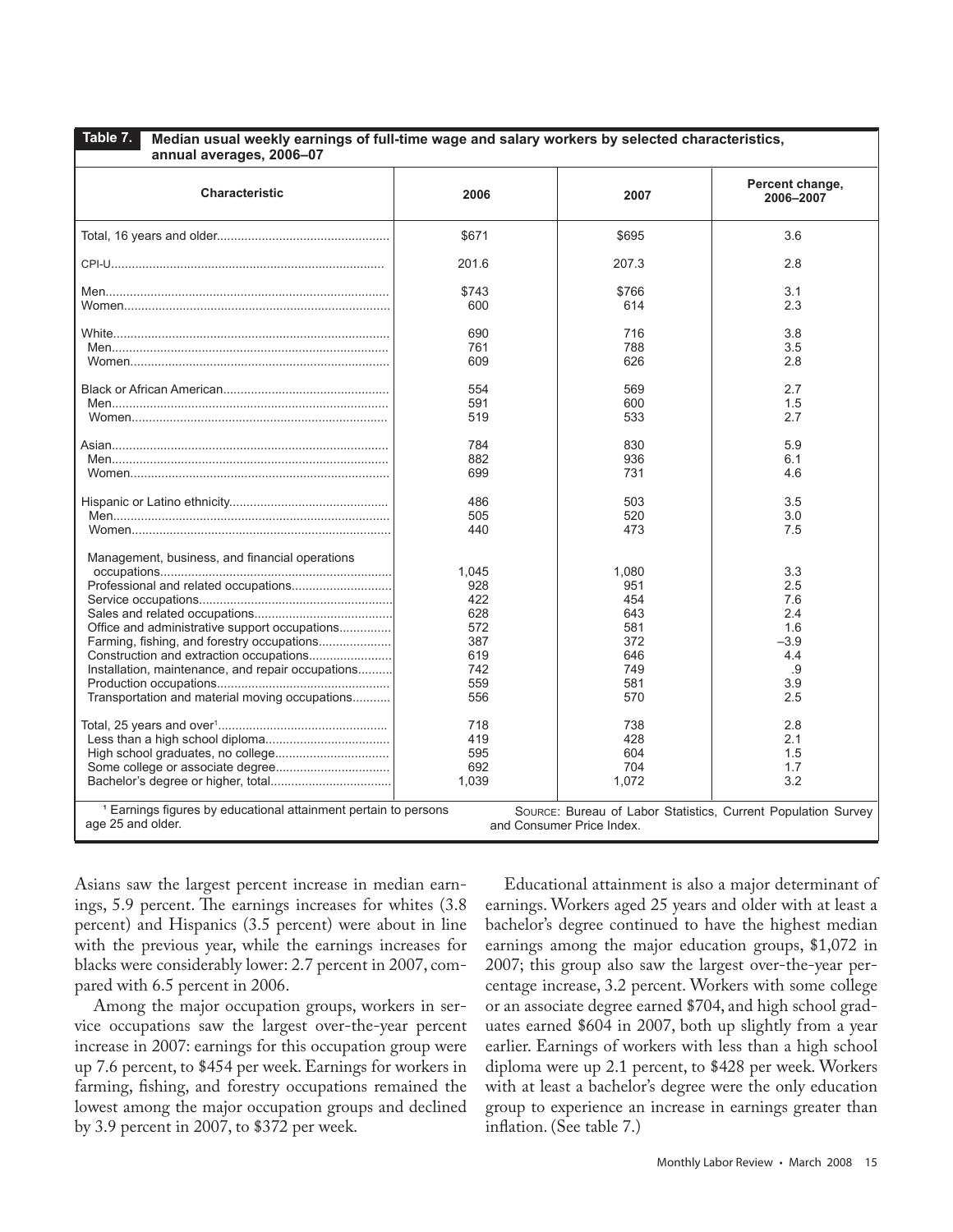

### **Chart 8. Women's median usual weekly earnings as a percent of men's, full-time wage and salary workers, annual averages, 1979–2007**

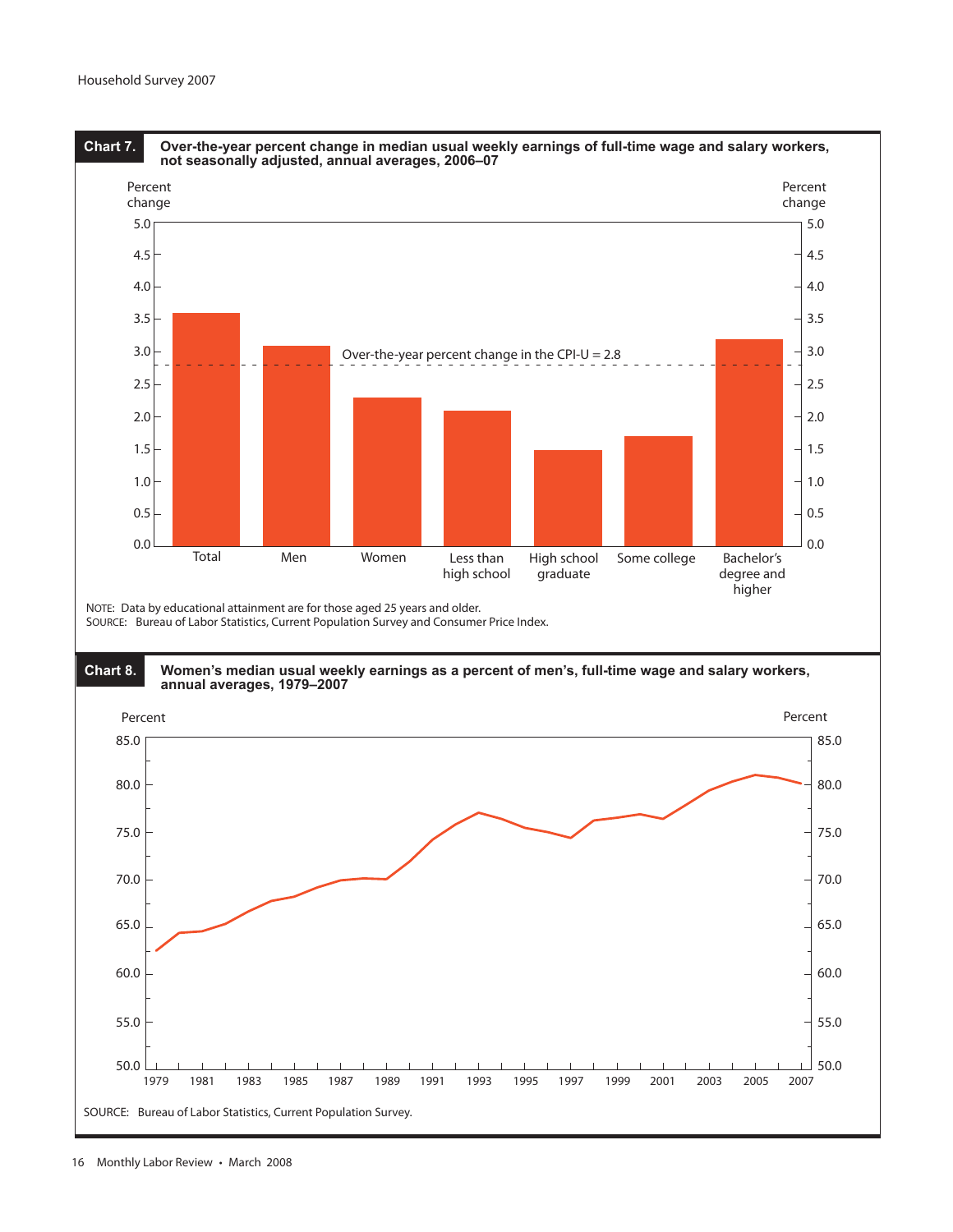

*New research series on labor force status flows from the CPS.* Each month, the BLS reports the number of people employed, unemployed, or not in the labor force as estimated from the CPS. The net changes in the number of people employed and unemployed from month to month are important gauges of the health of the U.S. job market. Underlying these relatively small net changes, however, is a great deal more churning. Millions of individuals move between employment and unemployment each month, and millions of others enter or leave the labor market. In addition, people move into and out of the survey universe of the civilian noninstitutional population aged 16 and over each month.6

Labor force status flow data can be used to show the number of people who change labor force status or remain in the same labor force status from one month to the next. Chart 9, for example, shows the proportion of unemployed individuals finding employment, remaining unemployed, or leaving the labor force each month from December 2006 to December 2007. The data indicates that, over that 1-year period, unemployed individuals became less likely to find employment (flows from unemployment to employment, or UE), and much more likely to remain unemployed (UU). The percentage of unemployed individuals who remained unemployed (UU) from one

month to the next rose from 45.9 percent in December 2006 to 52.0 percent in December 2007, while the proportion of unemployed individuals finding employment (UE) or exiting the labor force (UN) trended down.

Greater understanding of the rise in unemployment in 2007 can be gained by examining the flow of persons from employed to unemployed status. The proportion of employed persons who became unemployed the subsequent month was little changed during the year. Thus, the flow data suggest that the rise in unemployment in 2007 was due to an increased likelihood of individuals staying unemployed rather than to an increase in the likelihood of employed persons becoming unemployed.

IN SUM, DATA FROM THE HOUSEHOLD SURVEY indicate that the labor market weakened in 2007. Following the recession in 2001, the labor market slowly began to recover in late 2003 and continued to improve from 2004 to 2006.7 In 2007, however, employment growth slowed compared with recent years, and the unemployment level and rate increased. The labor force participation rate and the employment-population ratio both declined in 2007, and the unemployment rates for most major worker groups edged higher. Also, more individuals were unemployed due to job loss, a greater number